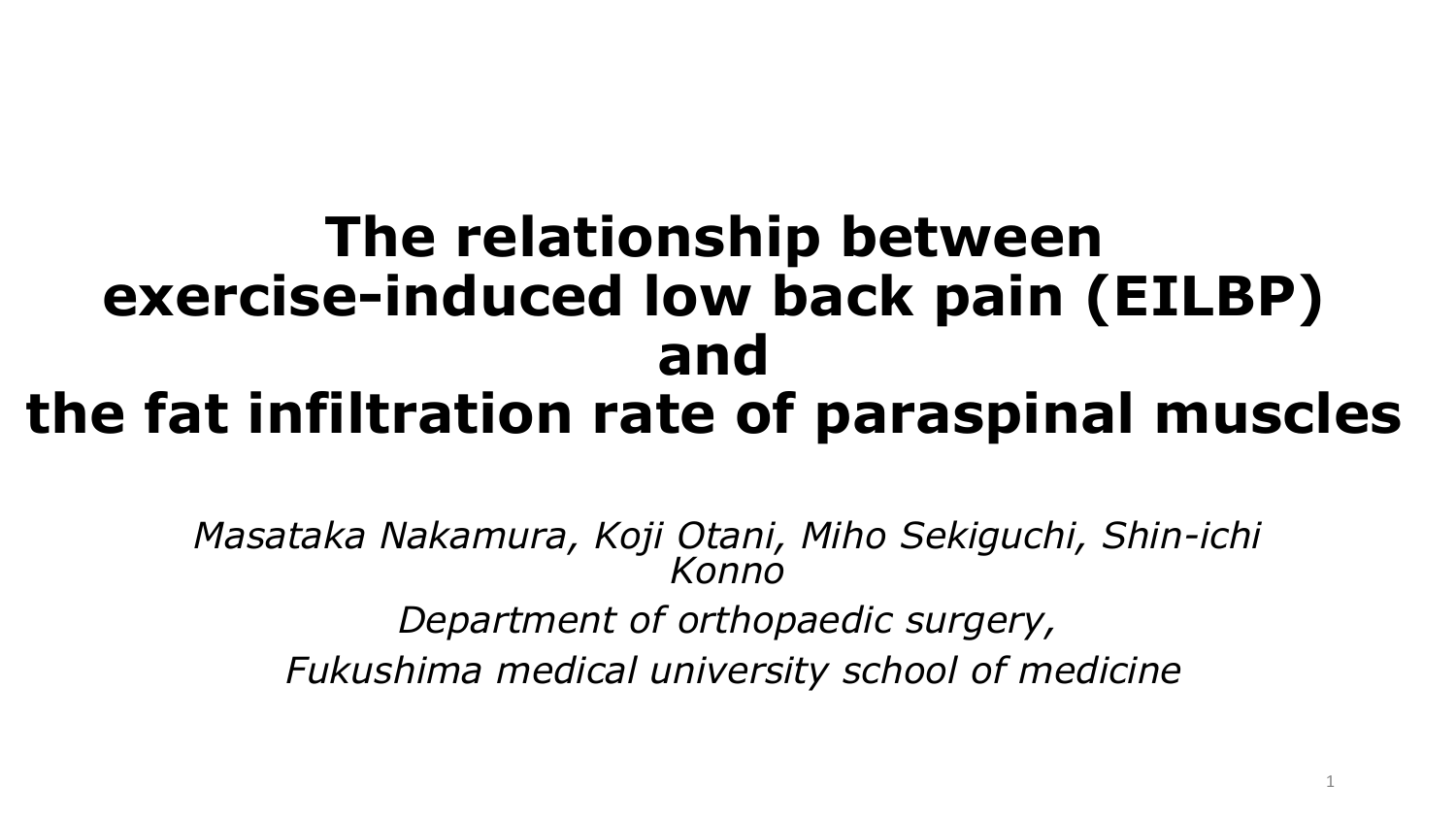## *Background*



**BACK PAIN** 

Exercise-induced low back pain (EILBP)

- 1) Back pain is induced by standing or walking
- 2) Symptoms are fatigue, discomfort, and dull pain
- 3) Pain is typically relieved by lumbar extension
- 4) Asymptomatic at rest

5) No detectable neurologic deficits of the lower extremities

Nagaosa Y, et al. Orthop Surg Traumatol 1992 Takahashi I, Kikuchi S, Sato K et al. Spine 2007

← Paraspinal muscle degeneration, lumbar sagittal alignment ?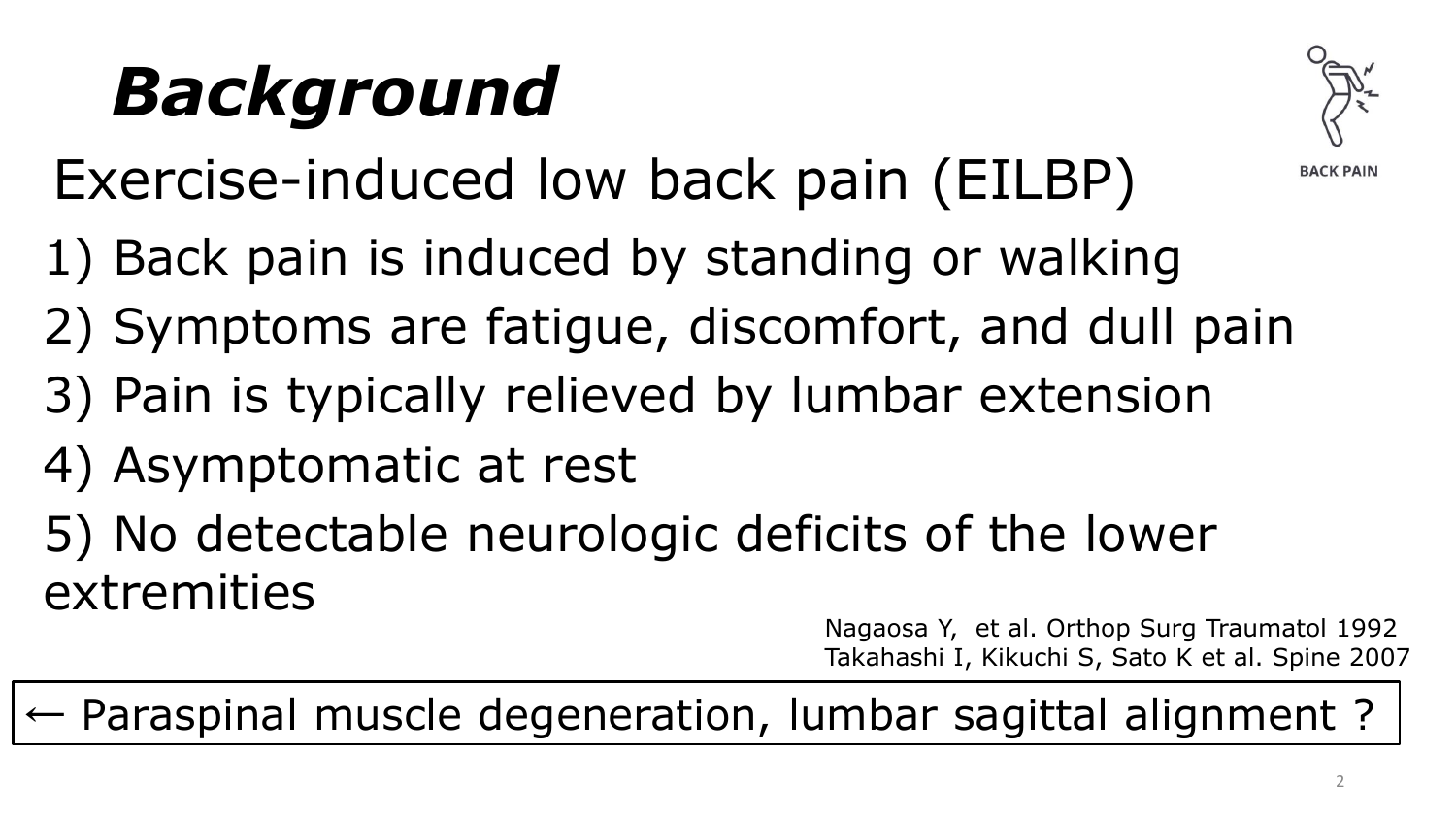## *Purpose*



•To clarify the relationship between EILBP and degenerative changes of paraspinal muscles or spinal alignment in local residents.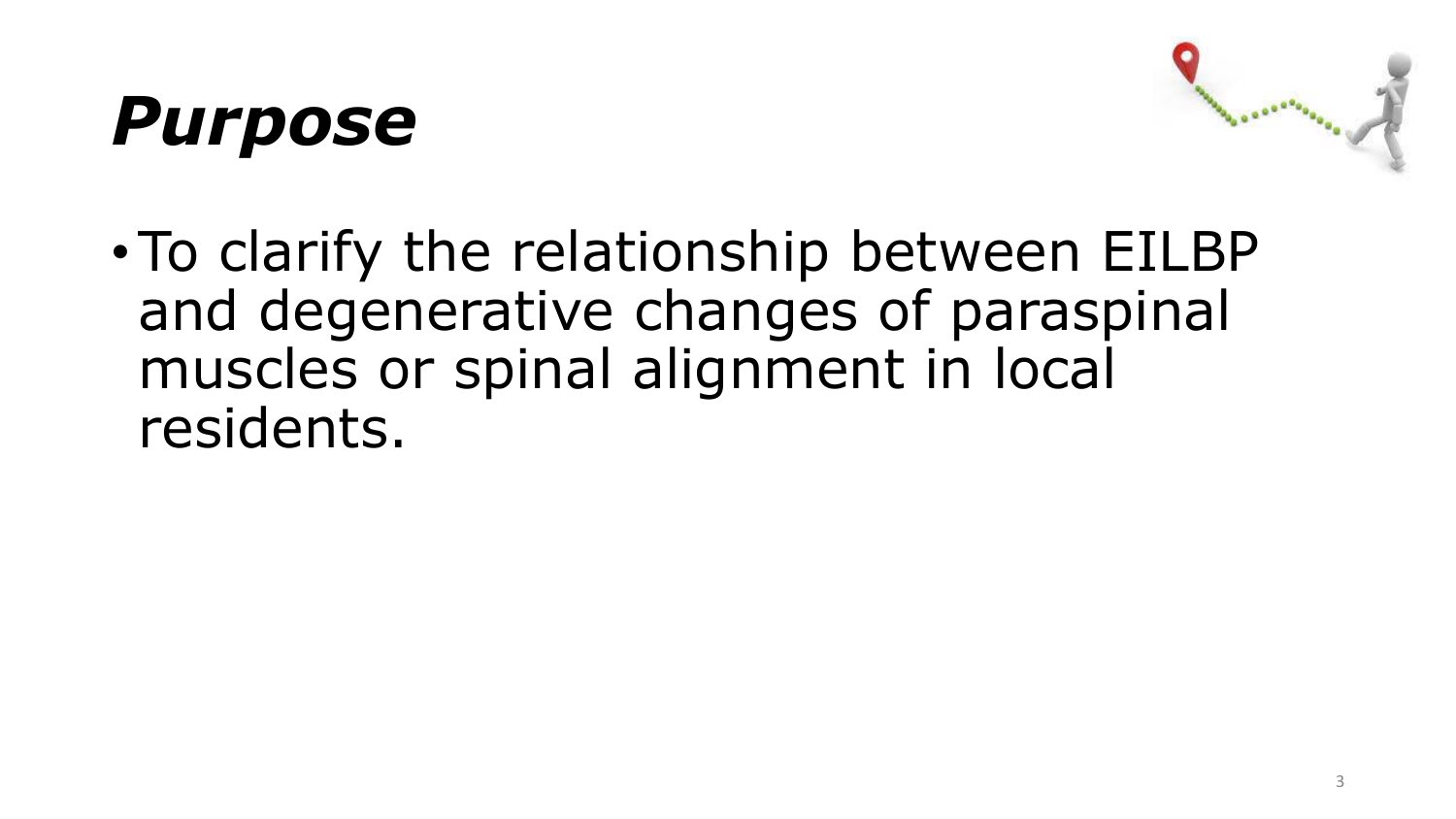# *Subjects*

- 324 (103 men and 221 women, mean age 64)
- Volunteer
- Lumbar MRI (T1 sagittal, T2 axial)
- EILBP diagnosed by medical interview and neurological findings

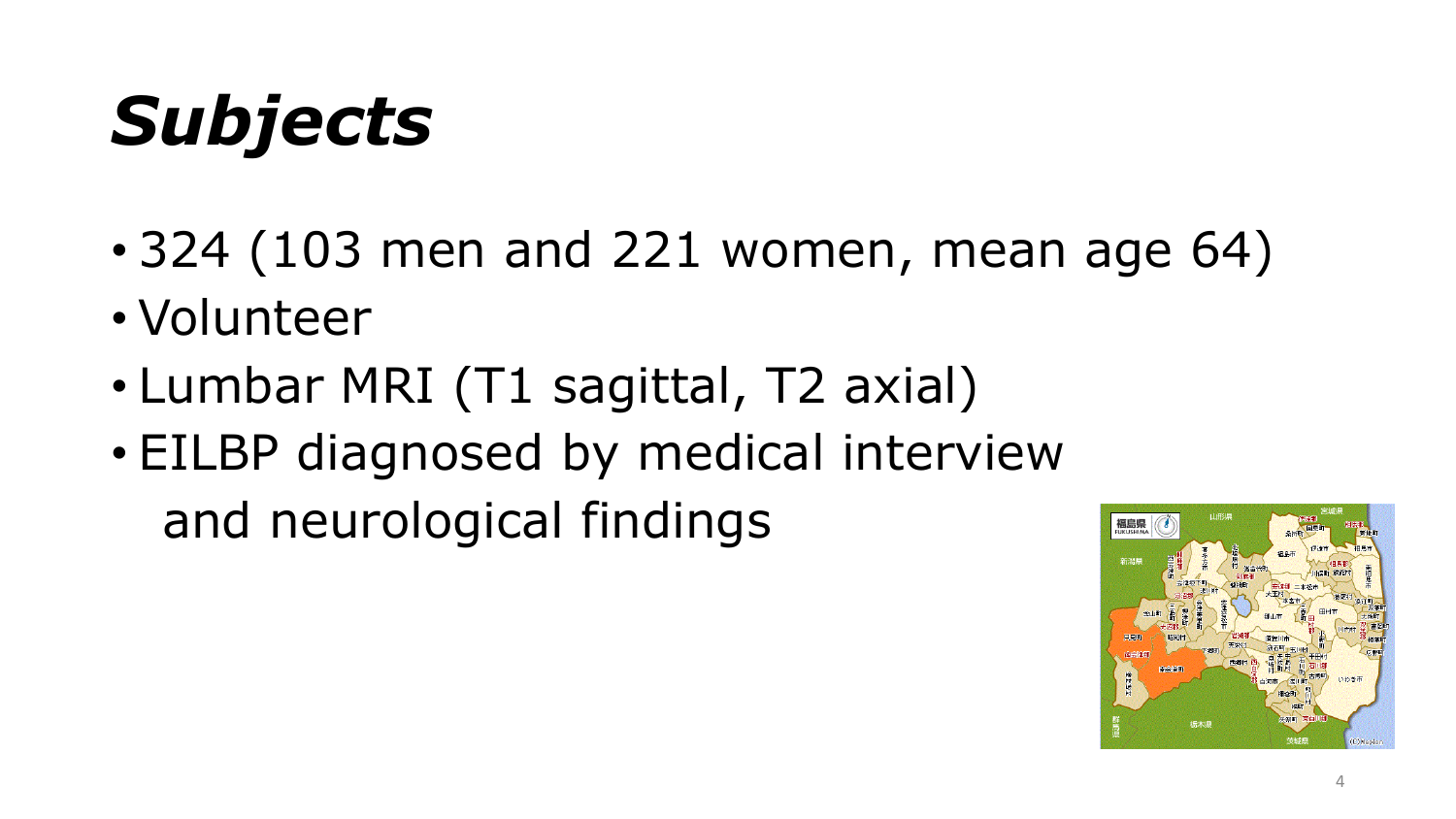#### *Fat infiltration rate (FIR)*

Ranson CA, et al. Eur Spine J 2006



#### 1-2, multifidus; 3-4, erector spinae

#### *L1 axis S1 distance (LASD)*

Kawakami M, et al. Spine 2002



- Lateral X-ray
- Neutral standing position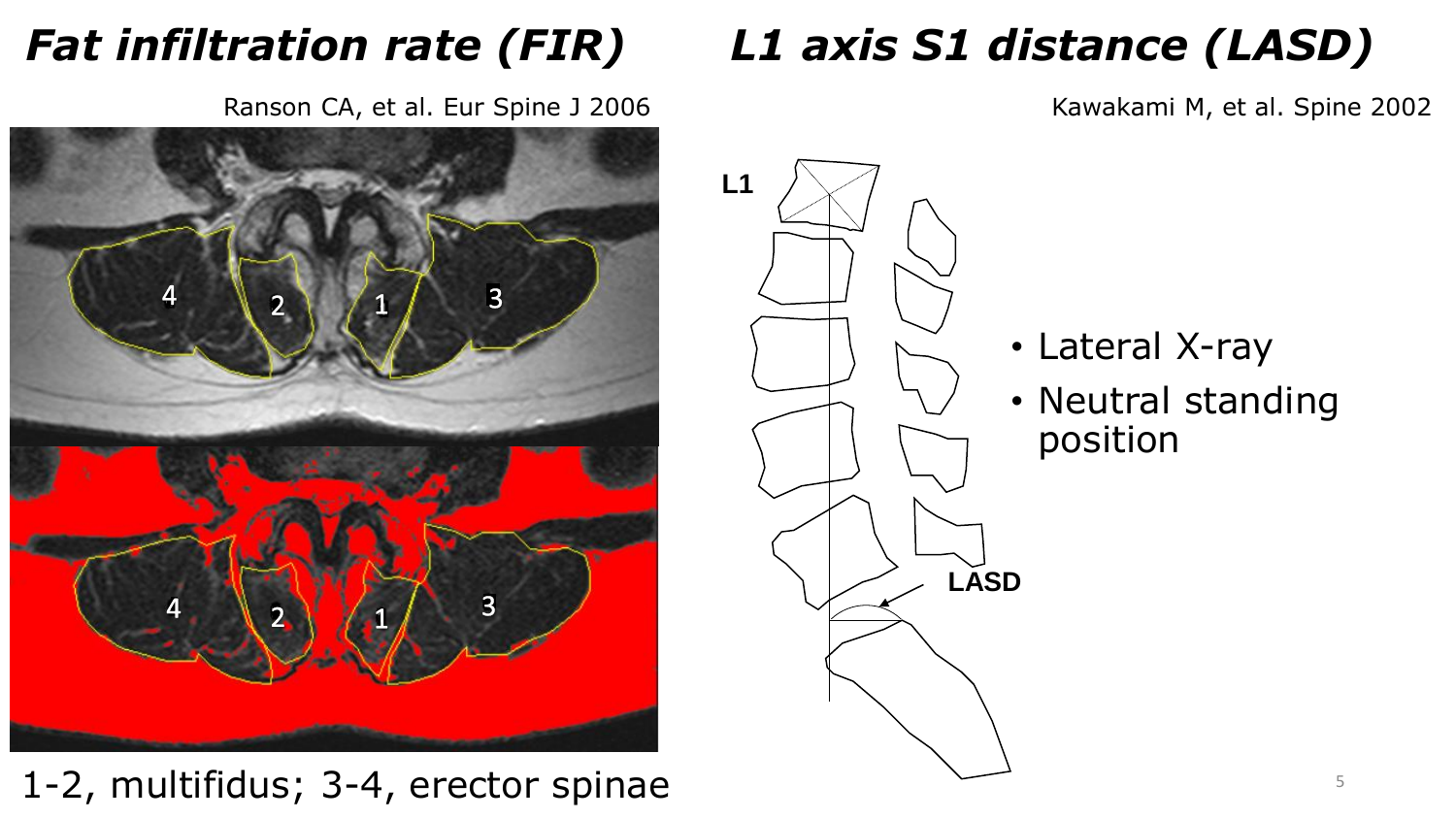# *Statistical analysis*

- Jonckheer-Terpstra test
- Mann-Whitney U test
- Binominal logistic regression analysis
	- Adjusting for age, sex and BMI
- p-value of < 0.05 is statistically significant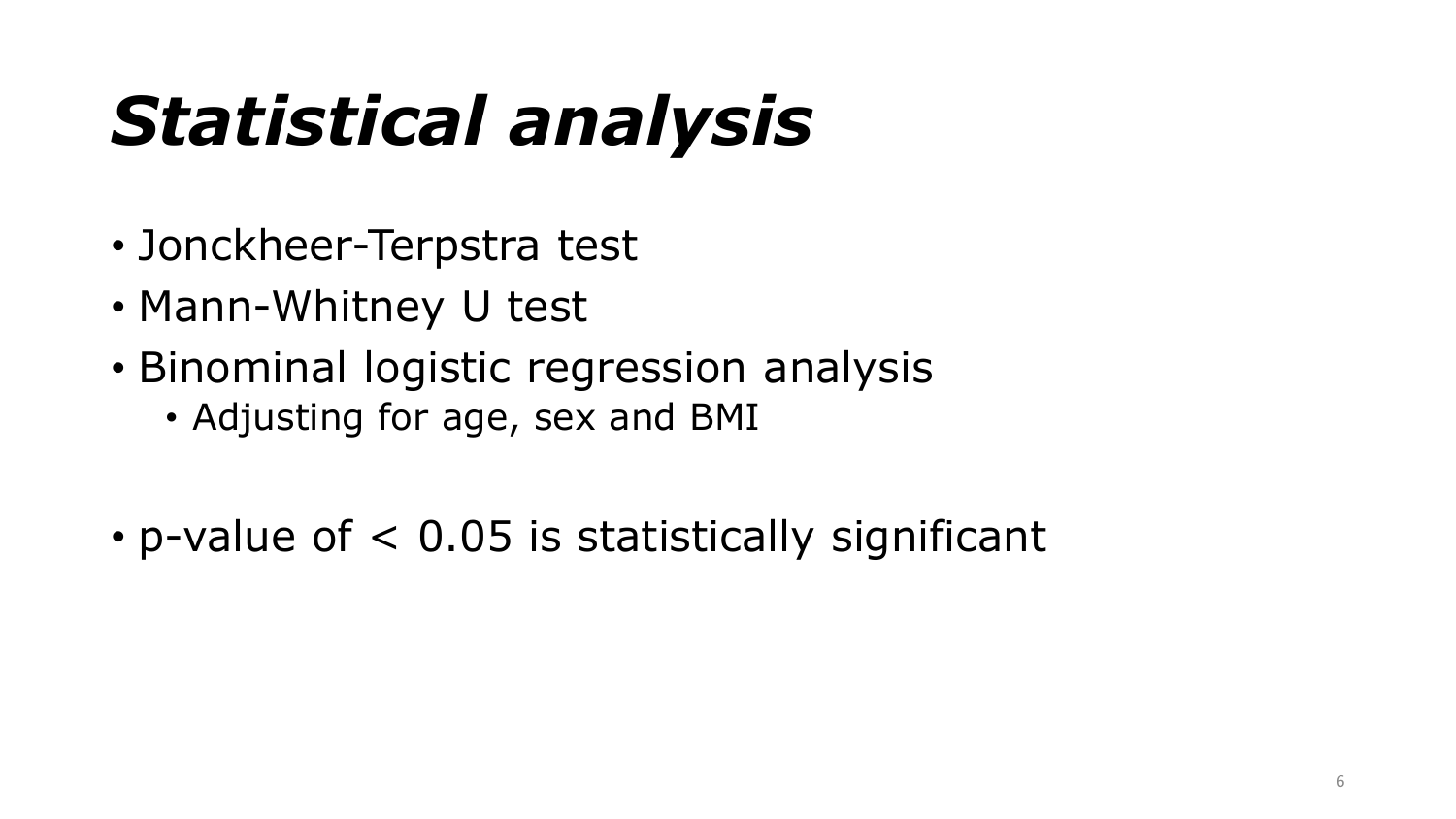## *Prevalence of EILBP*

60%



• The prevalence of EILBP in local

residents was 21%.

• The prevalence of EILBP tended to increase with age in both sexes.  $(p<0.05)$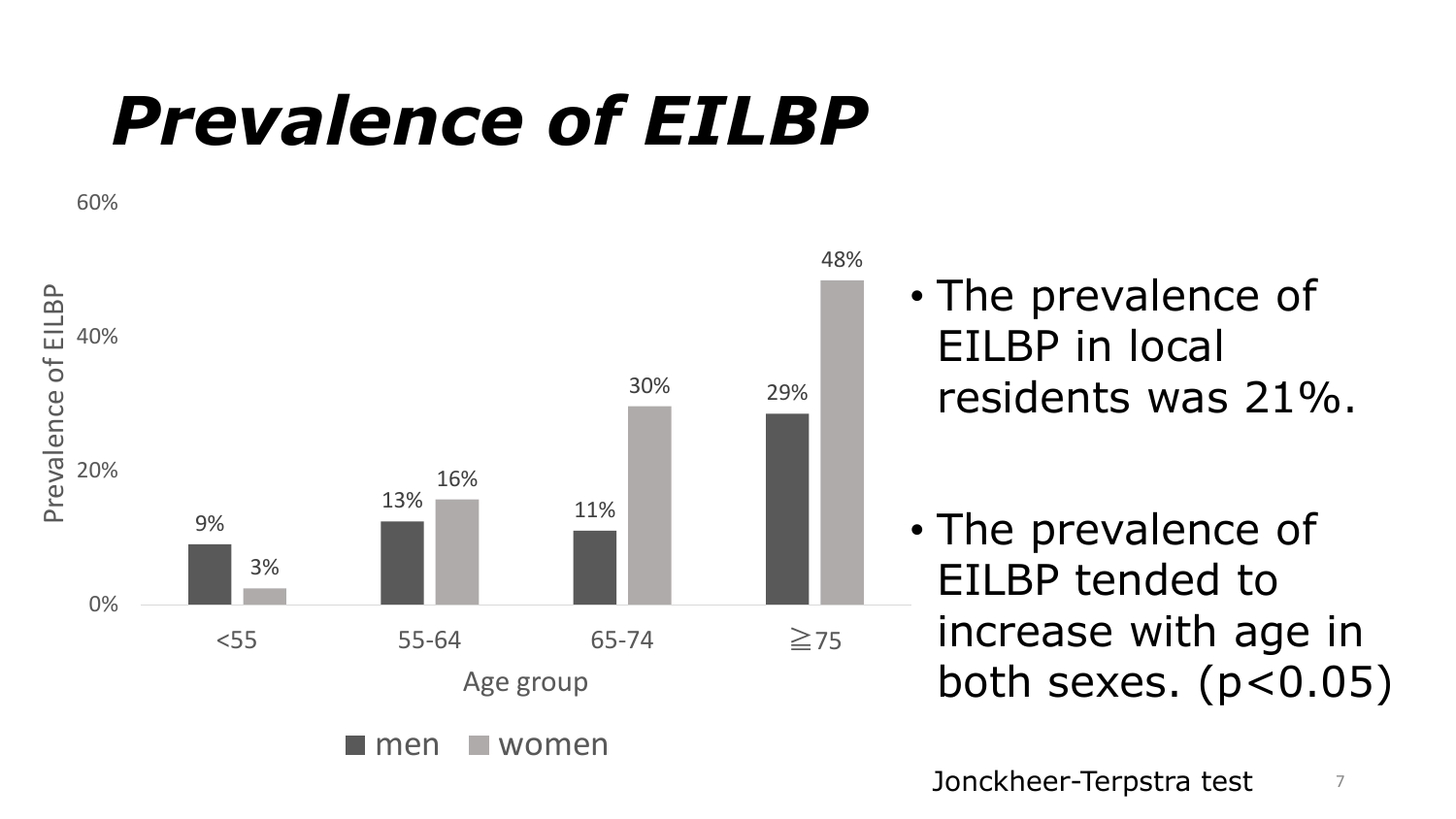### *Differences in FIR between EILBP and without EILBP*

| FIR $(% )$            | EILBP $(+)$ EILBP $(-)$ |                 | p-value |  |  |
|-----------------------|-------------------------|-----------------|---------|--|--|
| <b>Multifidus</b>     |                         |                 |         |  |  |
| $L1-2$                | $26.2 \pm 19.8$         | $14.0 \pm 14.5$ | < 0.001 |  |  |
| $L2-3$                | $22.7 \pm 18.1$         | $12.9 \pm 13.2$ | < 0.001 |  |  |
| $L3-4$                | $22.8 \pm 17.7$         | $14.2 \pm 13.1$ | < 0.001 |  |  |
| $L4-5$                | $28.9 \pm 18.5$         | $17.7 \pm 14.0$ | < 0.001 |  |  |
| $L5-S1$               | $31.1 \pm 19.4$         | $21.2 \pm 15.4$ | < 0.001 |  |  |
| <b>Erector spinae</b> |                         |                 |         |  |  |
| $L1-2$                | $22.9 \pm 19.1$         | $8.7 \pm 11.5$  | < 0.001 |  |  |
| $L2-3$                | $17.0 \pm 13.7$         | $8.3 \pm 10.3$  | < 0.001 |  |  |
| $L3-4$                | $14.1 \pm 9.7$          | $9.2 \pm 8.9$   | < 0.001 |  |  |
| $L4-5$                | $15.9 \pm 11.1$         | $10.6 \pm 8.3$  | < 0.001 |  |  |
| $L5-S1$               | $22.9 \pm 15.3$         | $16.0 \pm 10.8$ | 0.001   |  |  |

• The subjects with EILBP had a significantly higher FIR of the multifidus and erector spinae than the subjects without EILBP.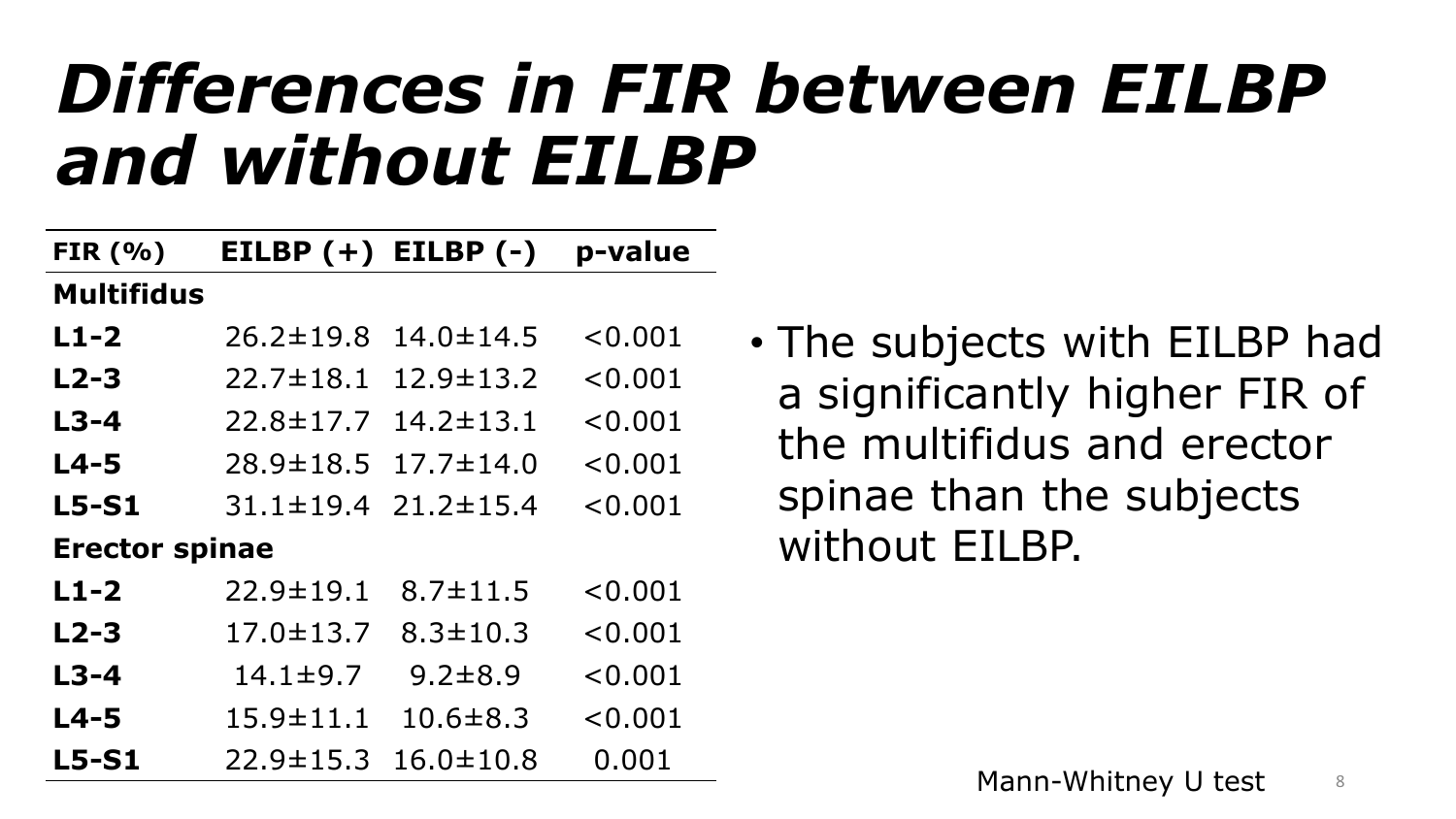### *Factors related to EILBP in logistic regression analysis at each disc level*

|         | <b>Multifidus FIR</b> |             | <b>Erector spinae FIR</b> |             | <b>LASD</b> |             |
|---------|-----------------------|-------------|---------------------------|-------------|-------------|-------------|
|         | <b>OR</b>             | 95%CI       | <b>OR</b>                 | 95%CI       | OR          | 95%CI       |
| $L1-2$  | 1.008                 | 0.981 1.036 | $1.041*$                  | 1.011 1.072 | 0.993       | 0.971 1.016 |
| $L2-3$  | 1.014                 | 0.985 1.044 | 1.028                     | 0.997 1.060 | 0.991       | 0.969 1.013 |
| $L3-4$  | 1.002                 | 0.971 1.035 | 1.029                     | 0.989 1.071 | 0.990       | 0.969 1.012 |
| $L4-5$  | 1.017                 | 0.992 1.042 | 1.034                     | 0.996 1.072 | 0.990       | 0.969 1.012 |
| $L5-S1$ | 1.002                 | 0.976 1.030 | $1.047*$                  | 1.012 1.083 | 0.986       | 0.965 1.008 |

FIR: fat infiltration rate, LASD: L1 axis S1 distance, \*p<0.05

- EILBP was associated with FIR of the erector spinae at L1-2 and L5-S1.
- There was no significant association with EILBP and the LASD.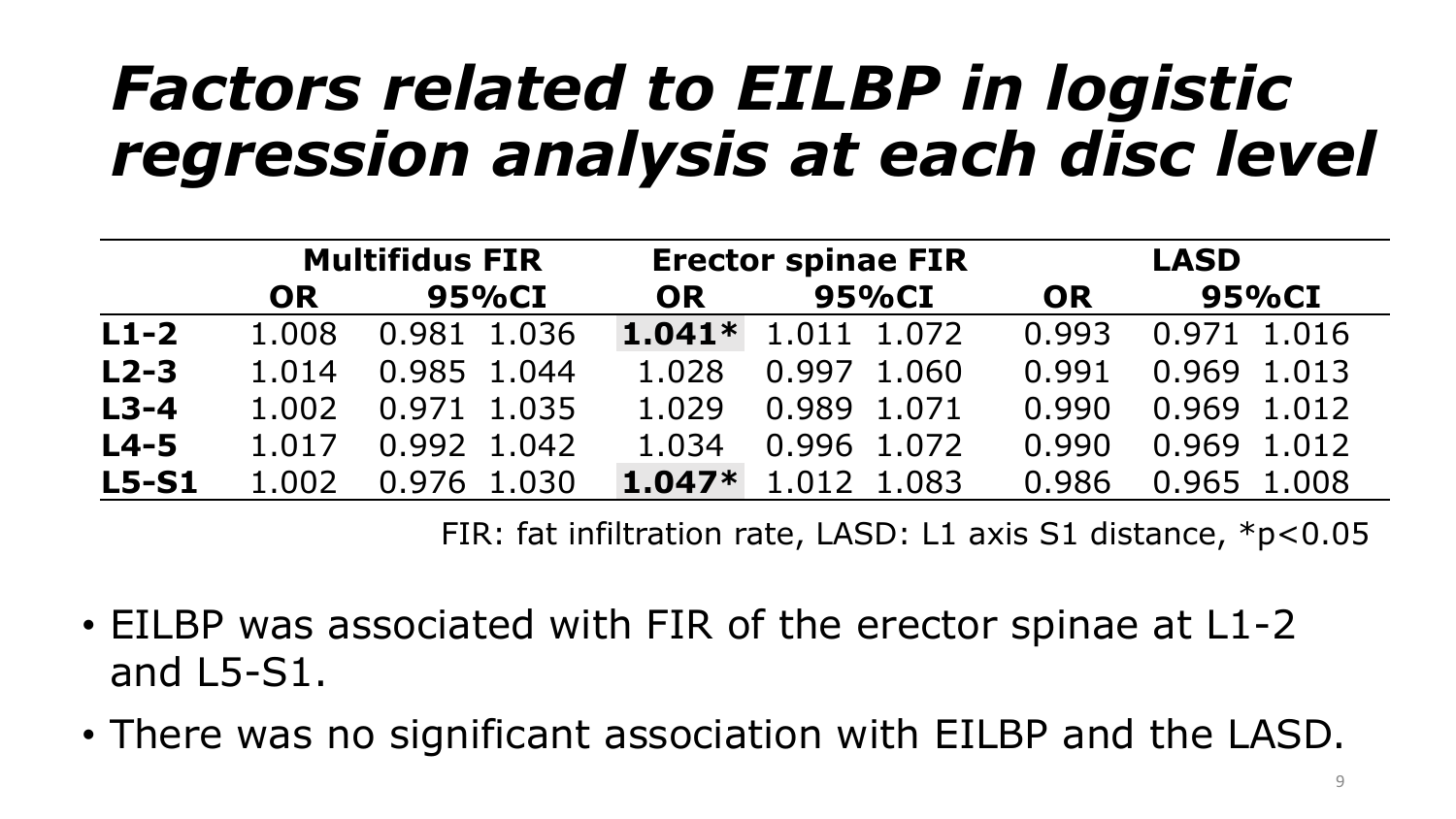## *Anatomical feature*

|               | <b>Local system</b>                                                             | <b>Global system</b>                                           |
|---------------|---------------------------------------------------------------------------------|----------------------------------------------------------------|
| <b>Muscle</b> | <b>Multifidus</b>                                                               | Erector spinae                                                 |
|               | Attachment Lumbar spine                                                         | Thorax and pelvis                                              |
| Action        | Regulation such as lumbar<br>lordotic curvature and<br>intervertebral stability | Maintaining balance<br>with the external loads<br>on the trunk |



Bergmark A. Acta Orthop Scand 2017 Bogduk N. Clinical and Radiological Anatomy of the Lumbar spine. 2012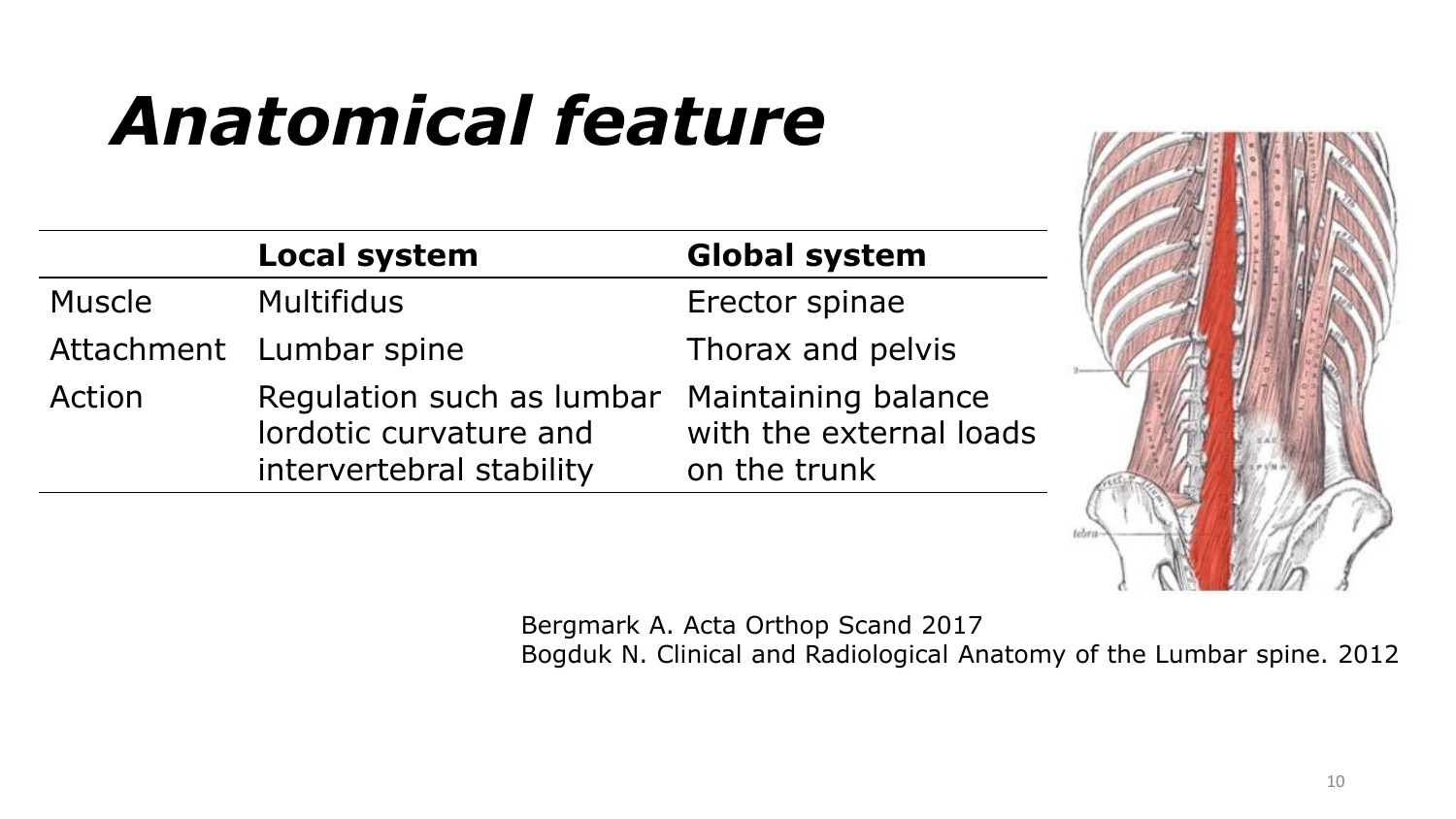## *Lumbar sagittal alignment*

• The C7 plumb line, which is thought to reflect the axis of loading, passes most frequently through the L1 vertebral body in a group of patients with LBP and most frequently through the L1-2 intervertebral disc in healthy volunteers.

Jackson RP, et al. Spine 1994



• L1 axis S1 distance (LASD) is also thought to reflect the axis of loading.

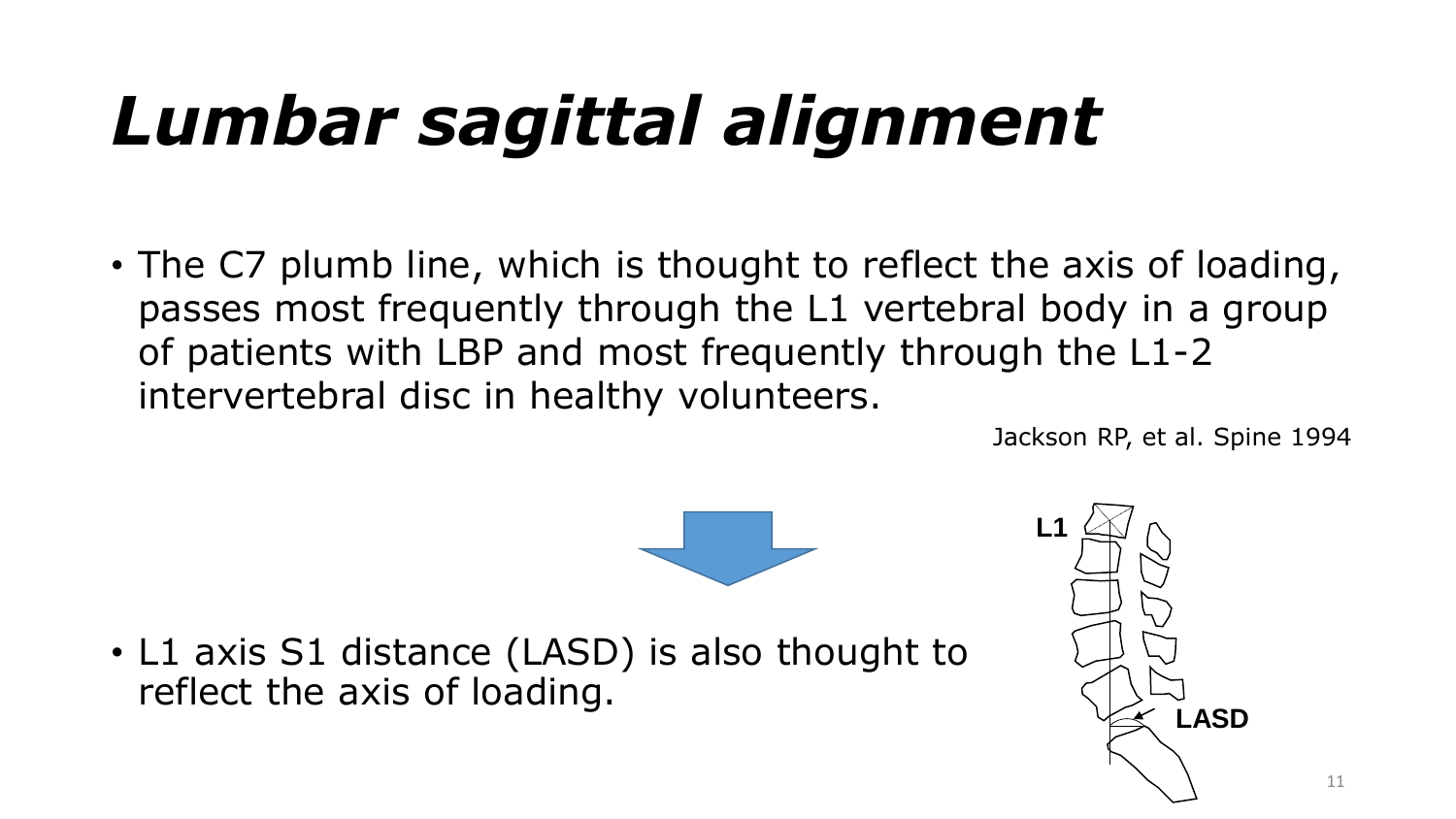## *Mechanisms of EILBP*

Konno S, et al. Spine 1994 Takahashi I, et al. Spine 2007 Styf J, et al. Spine 1987

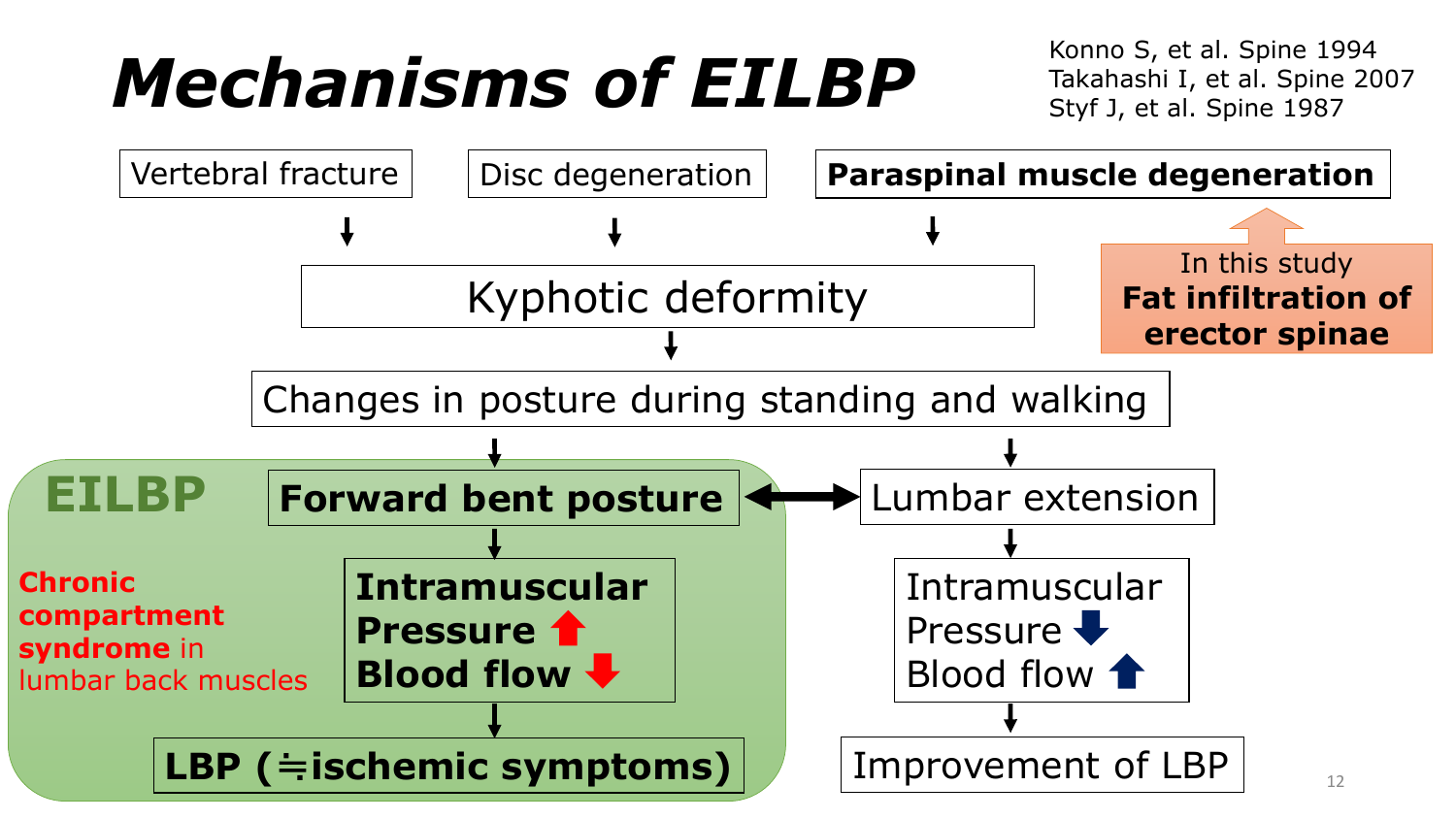## *Limitations*

- The lack of measurement of global spinal alignment
- A cross-sectional study

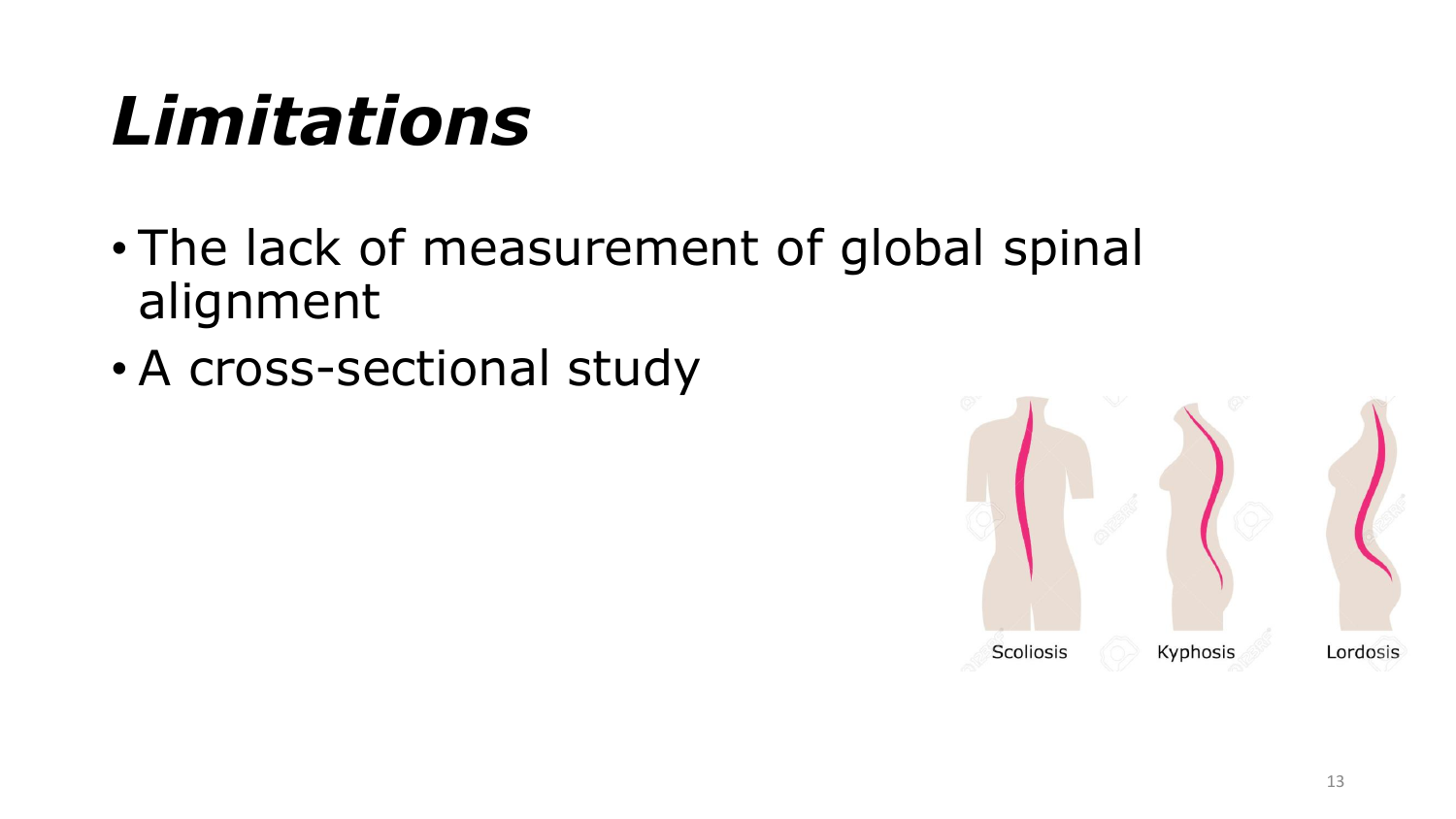## *Conclusion*



- Fat infiltration rate of the erector spinae, especially in L1-2 and L5-S1, is associated with EILBP.
- There was no significant association with EILBP and the L1 axis S1 distance, which is the index of lumbar alignment.